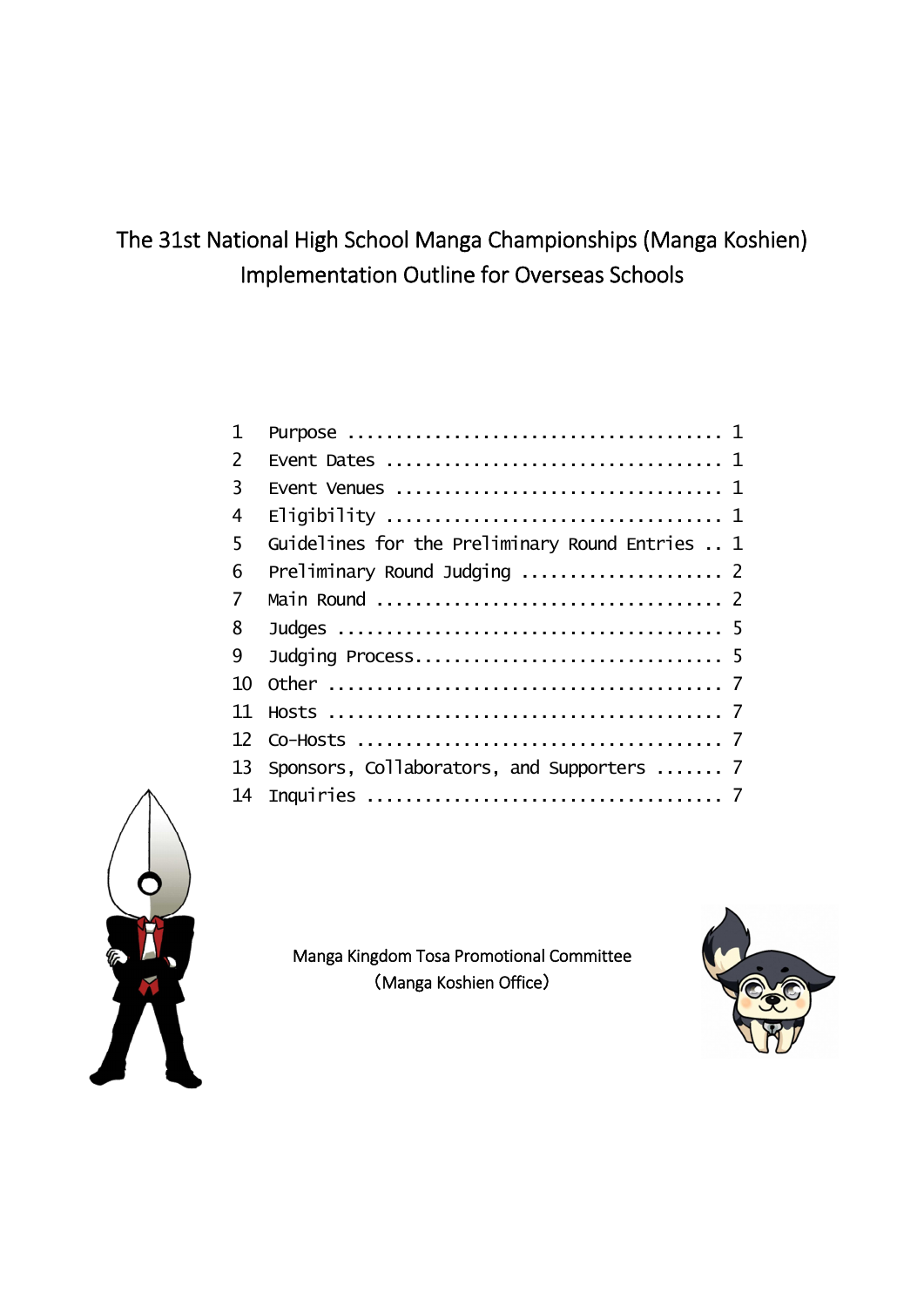## 1 Purpose

As a prefecture that has produced many well-known manga artists, we will be holding an event that positions manga as a valuable cultural resource. The event, which can be broadcasted both locally and internally, will support the cultural activities of high schools students, promote inter-regional and inter-generational exchange, while bringing attention to the name "Manga Kingdom Tosa".

|                    | 2 Event Dates  |                                                                 |
|--------------------|----------------|-----------------------------------------------------------------|
| Preliminary Round: |                | June 14th, 2022 (Tuesday)                                       |
| Main Round:        |                | July 30th and 31st, 2022 (Saturday and Sunday)                  |
|                    |                |                                                                 |
|                    | 3 Fyent Venues |                                                                 |
| Preliminary Round: |                | 6th Floor Hall, Kochi Prefecture Human Rights Promotion Center  |
|                    |                | (4-1-37 Honmachi, Kochi City)                                   |
| Main Round:        |                | Main Venue: Kochi Jibasan Center (3992-2 Nunoshida, Kochi City) |
|                    |                | Revival Round Venue: Respective accommodations and online       |

- 4 Eligibility
- High school students, students in the second semester of secondary school, students in the upper grades of special schools, students up to the third year of technical colleges, and students whose years of study at special training schools and vocational schools correspond to those of senior high schools.
- Students from overseas who are equivalent to the above.
- $\cdot$  Only one team per school is allowed to participate.
- Each team should consist of three to five students and one staff member who is responsible for escorting the team.

\*Participation by students who do not fit the above criteria will be determined by the host organization, upon discussion.

\*If a team does not consist of three to five members, it may be disqualified.

- 5 Guidelines for the Preliminary Round Entries
- ž Entries should be submitted online via the "Manga Koshien Preliminary Round Entries" website.

URL of Website: [https://mangaoukoku-tosa.jp/enquete.html?enquete\\_id=304](https://mangaoukoku-tosa.jp/enquete.html?enquete_id=304)

- ž Choose one of two themes (to be announced in April) and create a manga based on that theme.
- The manga must be of B4 size (257mm x 364mm, in any orientation).
- $\cdot$  The manga must be produced jointly by all students registered in the application form.
- Only one entry per school is allowed.
- \* Deadline for the preliminary round entries: May 31st, 2022 (Tuesday) 24:00.

\*If for any reason you are unable to apply online, please contact the Manga Koshien Office.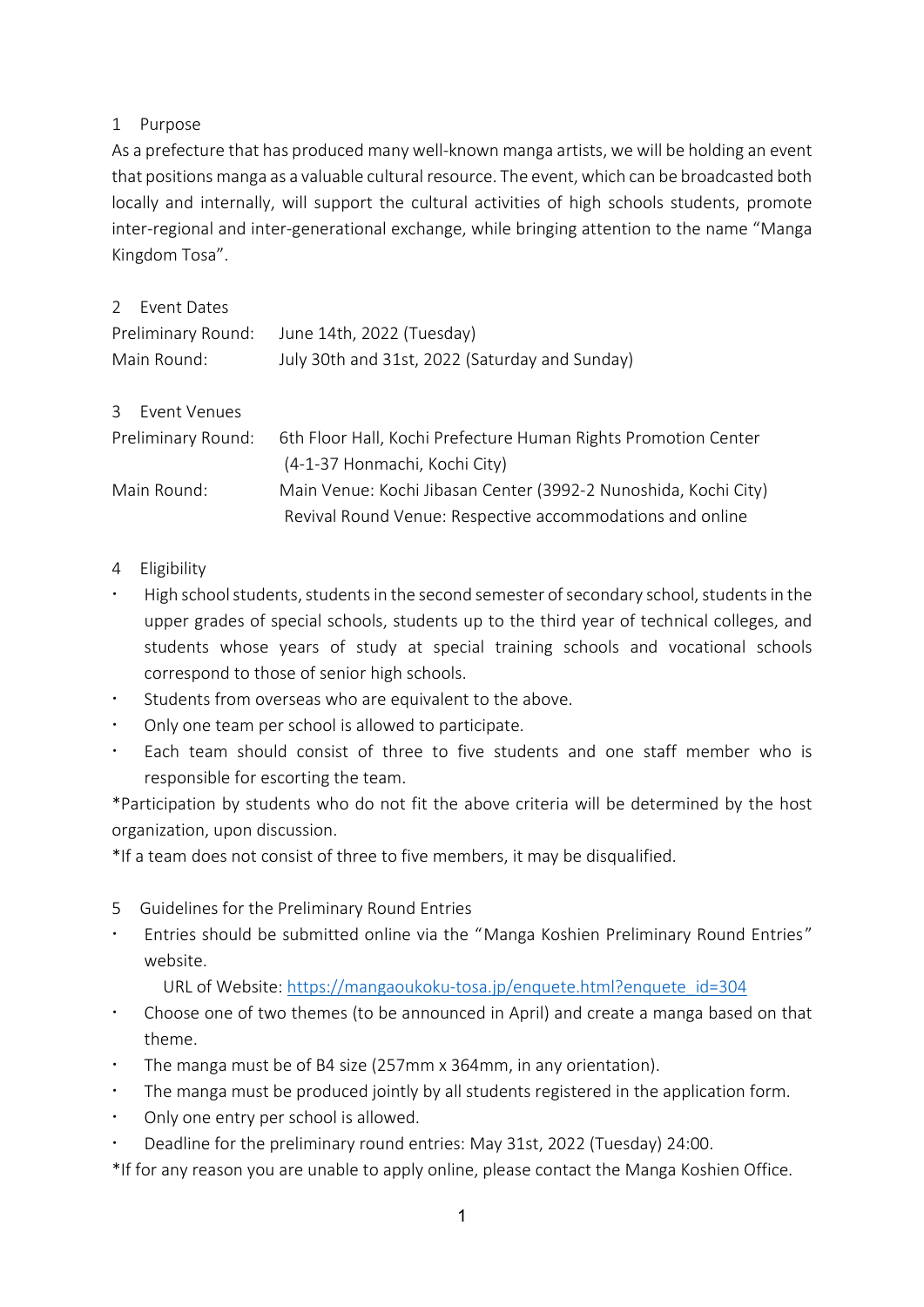\*Failure to meet the above requirements may result in disqualification.

- 6 Preliminary Round Judging
- \* Date and Time: June 14th, 2022 (Tuesday) 9:30 onwards
- \* Venue: 6th Floor Hall, Kochi Prefecture Human Rights Promotion Center
- Judges: Professional manga artist, etc. (6 people)
- **•** Judging Method: Voting and Discussion
- ž Number of schools moving into the main round: 33 schools (30 from Japan, 3 overseas)
- $\cdot$  Reserves: 8 (5 from Japan, 3 overseas)
- Results Announced: June 14th, 2022 (Tuesday) on the "Manga Kingdom Tosa Portal Site"

\*In the event that a school for the main round is unable to participate, a reserve school will be moved up into the main round.

\*Schoolsthat pass the preliminary round will be sent a "confirmation of intent to participate in the main round" letter by fax or email from the Manga Koshien Office after 16:00 on the day of the judging.

# 7 Main Round

- ( 1 ) Conditions for participation
	- Participating Students: Only students registered in the preliminaries entry form
		- $\Diamond$  Changes or an increase in participating students are not permitted
		- $\diamond$  Only a reduction in the number of students is permitted in the case of unavoidable circumstances, such as health issues.
		- $\Diamond$  If due to a reduction in the number of students, the participating team fails to meet the minimum participatory qualifying criteria of 3 students per team, the host organizers will make a decision after a discussion.
	- Escort: A teacher or staff of the participating school
	- Entry fee: JPY 30,000 per overseas participant
		- $\Diamond$  To be paid to the designated account by the specified date.
		- $\Diamond$  The number of participants includes the escort
		- $\Diamond$  The participation fee will be used to cover a part of the travel costs
	- Travel arrangements: Done by the organizers
		- $\Diamond$  Accompanying students or school staff, who are not the official participants, will have to pay for their own transport and accommodation.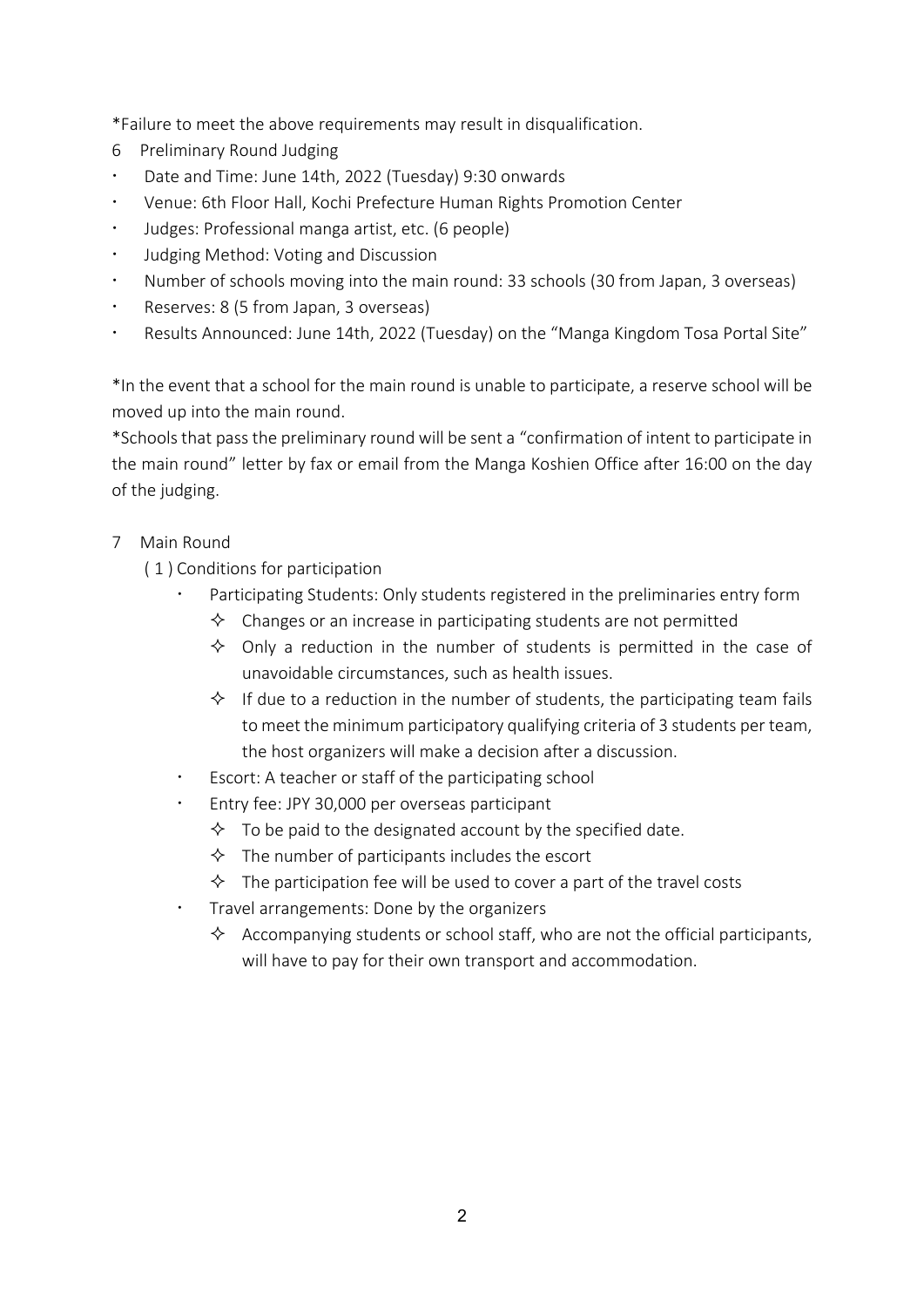( 2 ) Schedule (tentative)

Schools outside of Kochi Prefecture (including overseas): 4D3N Schools within Kochi Prefecture: 3D2N

| July 29th, 2022 (Friday)<br>$\bullet$ |                            |                                                                                |
|---------------------------------------|----------------------------|--------------------------------------------------------------------------------|
|                                       |                            | 18:30 - 19:30 Pre-orientation (only for escort)                                |
|                                       |                            |                                                                                |
| $\bullet$                             | July 30th, 2022 (Saturday) |                                                                                |
|                                       | $09:30 - 10:25$            | Opening ceremony                                                               |
|                                       | $10:30 - 16:00$            | Semifinals                                                                     |
|                                       | 16:05 - 16:45              | Judging of the semifinals                                                      |
|                                       | $17:00 - 18:00$            | Announcement of results                                                        |
|                                       |                            | Adjournment - 24:00 Eliminated schools work on a new project for revival round |

 $\cdot$  July 31st, 2022 (Sunday)

08:00 - 09:00 Public voting for revival round works (done online)

09:15 - 09:45 Judging of the revival round

- 10:00 10:30 Announcement of results and judges' comments
- 10:30 16:00 Finals
- 16:05 16:45 Judging of the finals
- 17:00 18:00 Prize presentation and closing ceremony
- 18:30 20:30 Talking and mingling session
- $\cdot$  August 1st, 2022 (Monday)

| 08:00 - 15:00 | Tour of manga-related facilities in Kochi Prefecture                           |
|---------------|--------------------------------------------------------------------------------|
|               | (only for those interested - additional fees required)                         |
|               | Return Journey (Those wishing to extend their stay will have to bear the extra |
|               | costs of accommodation, etc. by themselves)                                    |

- ( 3 ) Outline of the competition
	- Semifinals
		- $\Diamond$  Competing schools: All 33 schools in the main round
		- $\Diamond$  Venue: Each school's booth in the main competition hall
		- $\Diamond$  Theme: One of the five previously notified themes will be chosen
		- $\Diamond$  Drawing size: B2 size
		- $\lozenge$  Time limit: 5 hours 30 minutes
		- $\Diamond$  Results released: July 30th, 2022 (Saturday), 17:00
		- $\diamond$  Selected for the finals: 15 schools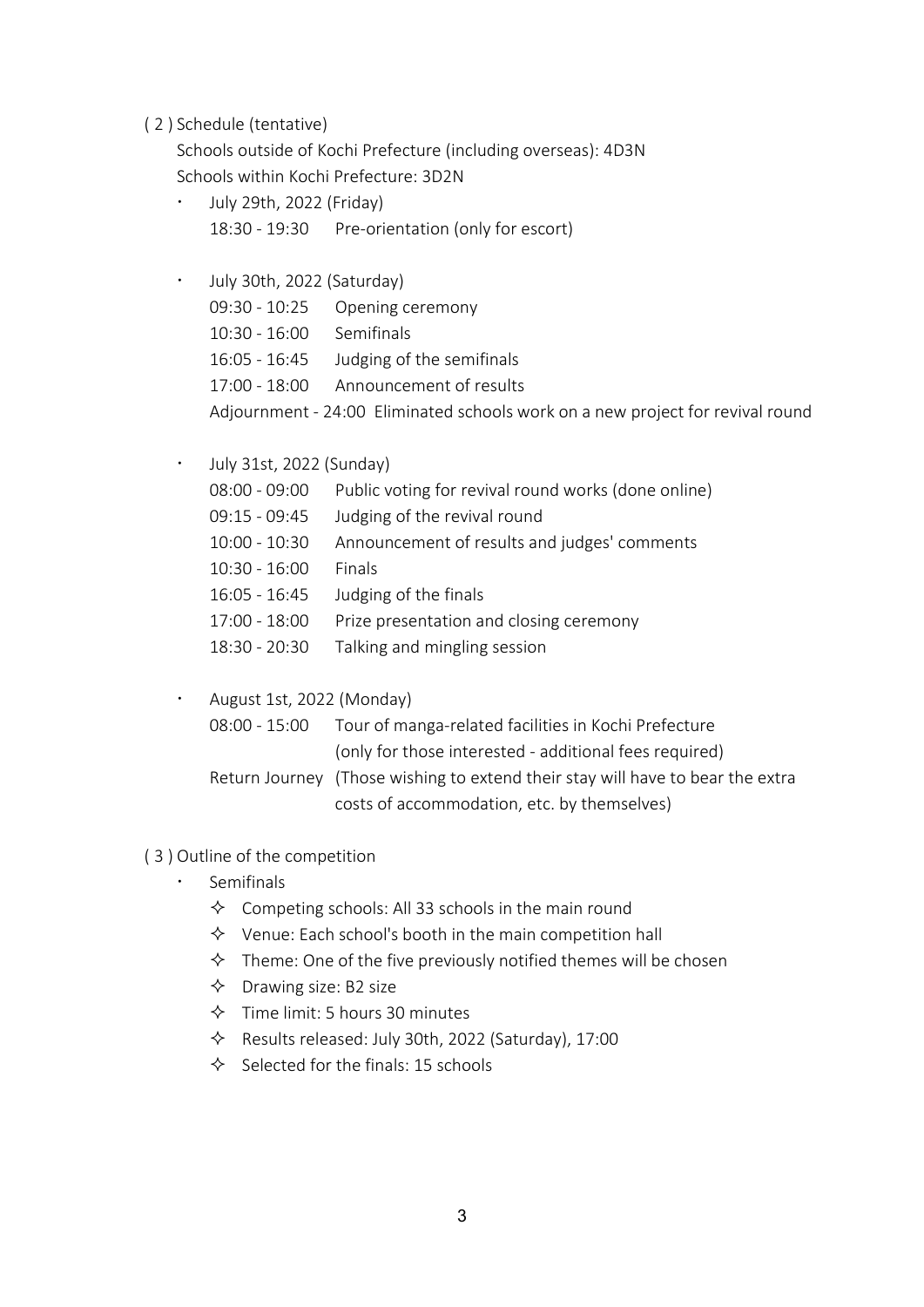- Revival Round
	- $\Diamond$  Competing schools: 18 schools that did not pass the semifinals
	- $\diamond$  Venue: Each school's respective accommodation
	- $\Diamond$  Theme: One of the five previously notified themes will be chosen
	- $\diamond$  Drawing size: A2 size
	- $\Diamond$  Time limit: After the semifinals until 24:00 of the same day (i.e. July 30th) \*Works will be collected by competition staff at each accommodation
	- $\Diamond$  Results released: July 31st, 2022 (Saturday), 10:00
	- $\Diamond$  Revived for the finals: 5 schools
- **Finals** 
	- $\diamondsuit$  Competing schools: 15 schools (from semifinals) and 5 schools (from revival)
	- $\Diamond$  Venue: Each school's booth in the main competition hall
	- $\Diamond$  Theme: One of the five previously notified themes will be chosen
	- $\Diamond$  Drawing size: B2 size
	- $\lozenge$  Time limit: 5 hours 30 minutes
	- $\Diamond$  Results released: July 31st, 2022 (Sunday), 17:00
- Talking and Mingling Event
	- $\diamond$  Participants: Contestants in the main round, local high school staff, etc.
	- $\lozenge$  Date and Time: July 31st, 2022 (Sunday), 18:30-20:30
	- $\Diamond$  Venue: Competition hall (man competition venue)

#### ( 4 ) Prizes

- ž Top Prize (Winner's Flag, Commemorative Trophy, Prize Money of JPY 300,000)
- \* Second Prize (Plaque, Prize Money of JPY 200,000)
- Third Prize (Plaque, Prize Money of JPY 100,000)
- $\cdot$  Chief Judge's Prize (Plaque, Prize Money of JPY 50,000)
- ž Manga Kingdom Tosa Promotion Association Chairperson Prize (Plaque, Prize Money of JPY 50,000)
- ž Mitsubishi Electric Prize (Plaque, Souvenir)
- ž ANA Prize (Plaque, Souvenir)
- ž Kochi Prefecture and Municipalities Promotion Association Prize (Plaque, Souvenir)
- ž Kochi Prefecture High School Culture Confederation President's Prize (Plaque, Souvenir)
- Special Prizes:
	- $\Diamond$  Obiyamachi-suji Association "Obiyamachi Prize"
	- $\Diamond$  Yanase Takashi Prize (selected from all works submitted for the semifinals, revival round, and finals)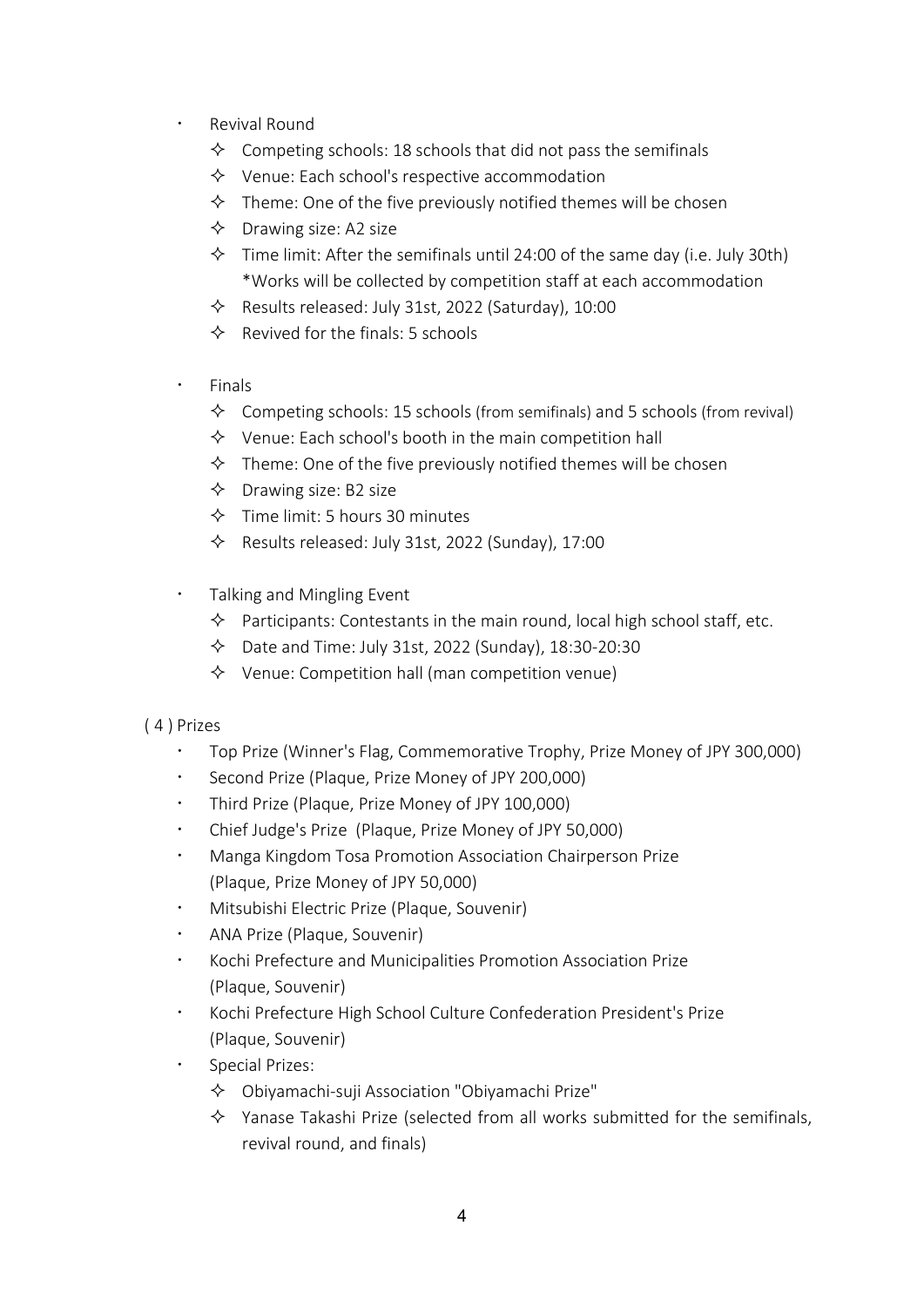- $\Diamond$  Guest Judge Prize (selected from all works submitted for the semifinals, revival round, and finals)
- ( 5 ) Scoutship Development Program

Students who catch the eyes of scouts sent to the arena from major publishing companies will get the chance to receive training and guidance on becoming professional manga artists. \*Students from overseas schools are required to communicate with the publishing companies directly, instead of through the Manga Koshien Office.

### 8 Judges (tentative) \*listed without honorifics

- ( 1 ) Preliminary Round Judges
	- Yamane Aooni (Chief Judge, Director of the Japan Cartoonists Association)
	- $\cdot$  Kusaka Riki (Manga Artist)
	- Moo. Nenpei (Manga Artist)
	- **Hinomoto Meguru (Manga Artist, Past Participant of Manga Koshien)**
	- Kume Hiroo (Chairperson of the Kochi Manga Group)
	- \* Iwagami Yoshihiro (Director General of the Kochi Manga Group Kujira)
- ( 2 ) Main Round Judges
	- Preliminary Round Judges (All 6 Judges)
	- **Guest Judges (2 Manga Artists)**
- ( 3 ) Permanent Honorary Jury Chairperson: Yanase Takashi Honorary Jury Chairperson: Makino Keiichi

#### 9 Judging Process

The judging occurs primarily with judges casting votes

- ( 1 ) Preliminary Round Judging Process
	- ž 30 local schools will be selected to participate in the main round, and 5 reserve schools will also be selected (with ranking).
	- ž 3 overseas schools will be selected to participate in the main around, and 3 reserve schools will also be selected.
	- Judging is done by voting and discussion.
	- In the event of multiple works having an equal number of votes, the judges will decide the result by discussion.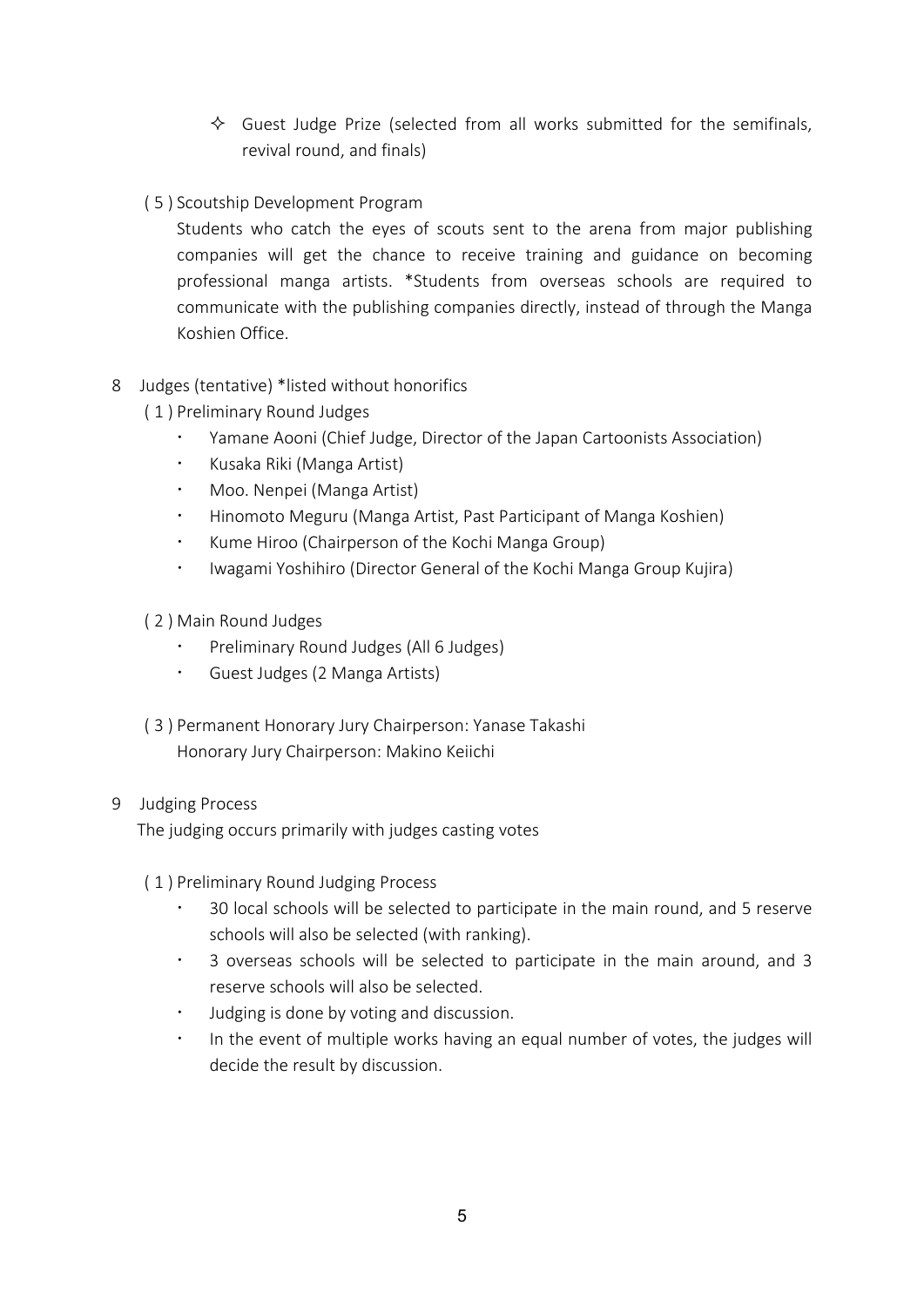- ( 2 ) Semifinals Judging Process
	- Each judge has 15 votes, and they will place one vote per work of their choice.
	- Works with the highest number of votes qualify for the finals.
	- $\cdot$  In the event of multiple works having an equal number of votes, the judges will decide the result by discussion.
- ( 3 ) Revival Round Judging Process
	- Each judge has five votes, and they will place one vote per work of their choice.
	- ž One vote will be added to the work that received the highest number of public votes.
	- Works with the highest number of votes qualify for the finals.
	- In the event of multiple works having an equal number of votes, the judges will decide the result by discussion.
- ( 4 ) Finals Judging Process
	- For the judging of the finals, decisions will be made for the following awards from ① to ⑨. ① Top Prize ② Second Prize ③ Third Prize ④ Chief Judge's Prize ⑤ Manga Kingdom Tosa Promotion Association Chairperson Prize ⑥ Mitsubishi Electric Prize (7) ANA Prize (8) Kochi Prefecture and Municipalities Promotion Association Prize ⑨ Kochi Prefecture High School Culture Confederation President's Prize.
	- Judging Process for Prizes  $\overline{1}$  to  $\overline{3}$ Each judge has three votes, and they will place one vote per work of their choice. Prizes are determined in order of works receiving the most votes.

 $\cdot$  Judging Process for Prizes  $\overline{4}$  to  $\overline{9}$ 

Each judge has six votes, and they will place one vote per work of their choice. Six works receiving the most votes will be selected, and their respective prizes will be decided in accordance with the wishes of the sponsoring companies.

In the event of multiple works having an equal number of votes, the judges will decide the result by discussion.